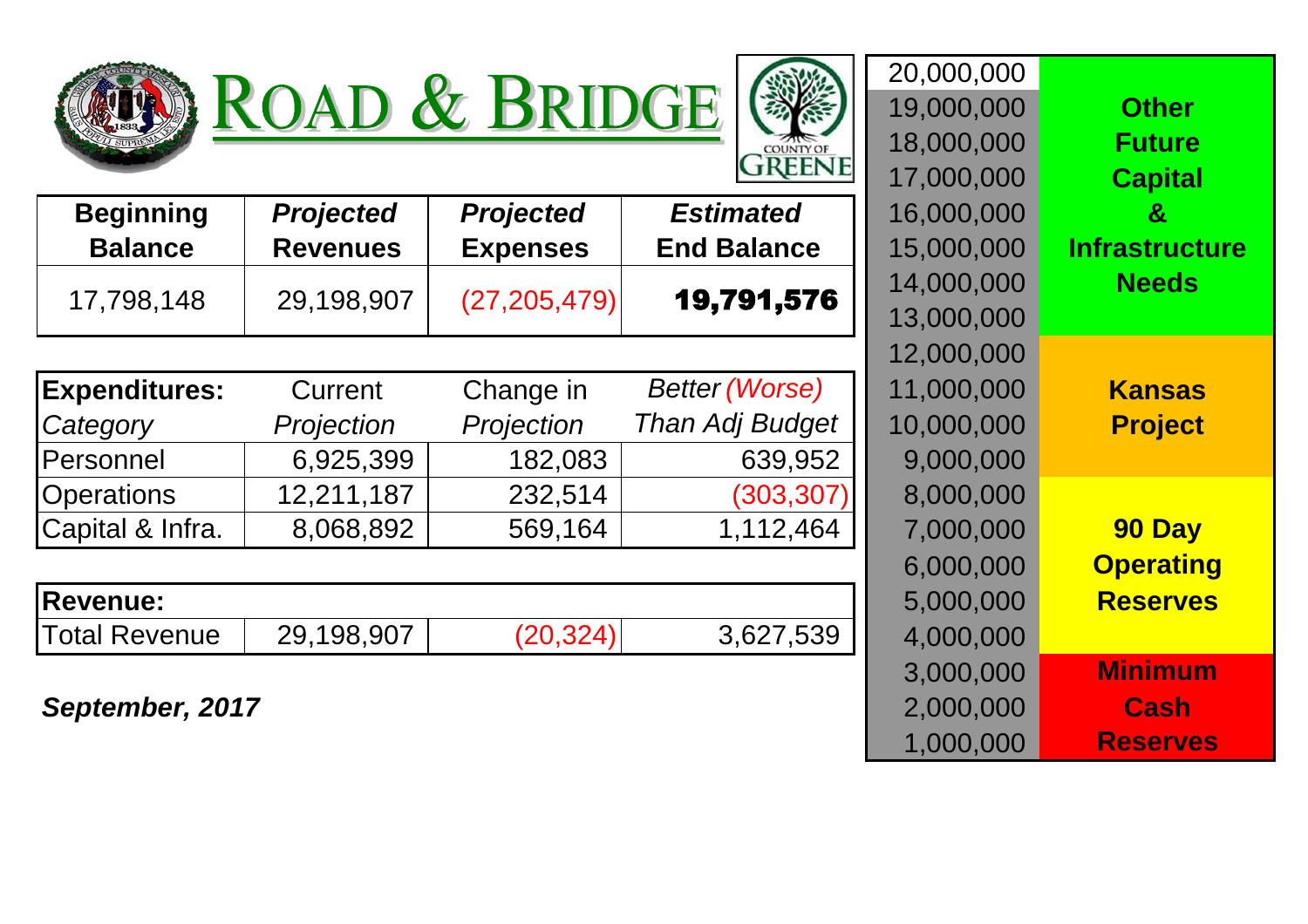





|                  | 5,000,000 |
|------------------|-----------|
|                  | 4,750,000 |
|                  | 4,500,000 |
|                  | 4,250,000 |
| <b>Preferred</b> | 4,000,000 |
| <b>Operating</b> | 3,750,000 |
| <b>Zone</b>      | 3,500,000 |
|                  | 3,250,000 |
|                  | 3,000,000 |
|                  | 2,750,000 |
|                  | 2,500,000 |
|                  | 2,250,000 |
|                  | 2,000,000 |
|                  | 1,750,000 |
|                  | 1,500,000 |
|                  | 1,250,000 |
|                  | 1,000,000 |
|                  | 750,000   |
| 90 Day           | 500,000   |
| <b>Reserves</b>  | 250,000   |

| <b>Beginning</b><br><b>Balance</b> | <b>Projected</b><br><b>Revenues</b> | <b>Projected</b><br><b>Expenses</b> | <b>Estimated</b><br><b>End Balance</b> | 4,000,000<br>3,750,000 | <b>Preferred</b><br><b>Operating</b> |
|------------------------------------|-------------------------------------|-------------------------------------|----------------------------------------|------------------------|--------------------------------------|
| 3,846,262                          | 2,201,488                           | (2,048,460)                         | 3,999,290                              | 3,500,000<br>3,250,000 | <b>Zone</b>                          |
|                                    |                                     |                                     |                                        | 3.000.000              |                                      |

| <b>Expenditures:</b> | Current    | Change in  | <b>Better (Worse)</b>  | 2,750,000 |
|----------------------|------------|------------|------------------------|-----------|
| Category             | Projection | Projection | <b>Than Adj Budget</b> | 2,500,000 |
| Personnel            | 1,360,978  | 30,224     | 85,560                 | 2,250,000 |
| <b>Operations</b>    | 330,982    | 9,656      | 11,988                 | 2,000,000 |
| Capital & Equip.     | 356,500    | 7,500      | 7,500                  | 1,750,000 |
|                      |            |            |                        | 1.500.000 |

| <b>Revenue:</b>       |           |        |        | 1,250,000 |
|-----------------------|-----------|--------|--------|-----------|
| <b>IState Revenue</b> | 411,028   | 20,980 | 20,980 | 1,000,000 |
| County Revenue        | 1,790,460 | 2,000  | 27,000 | 750,000   |

**September, 2017**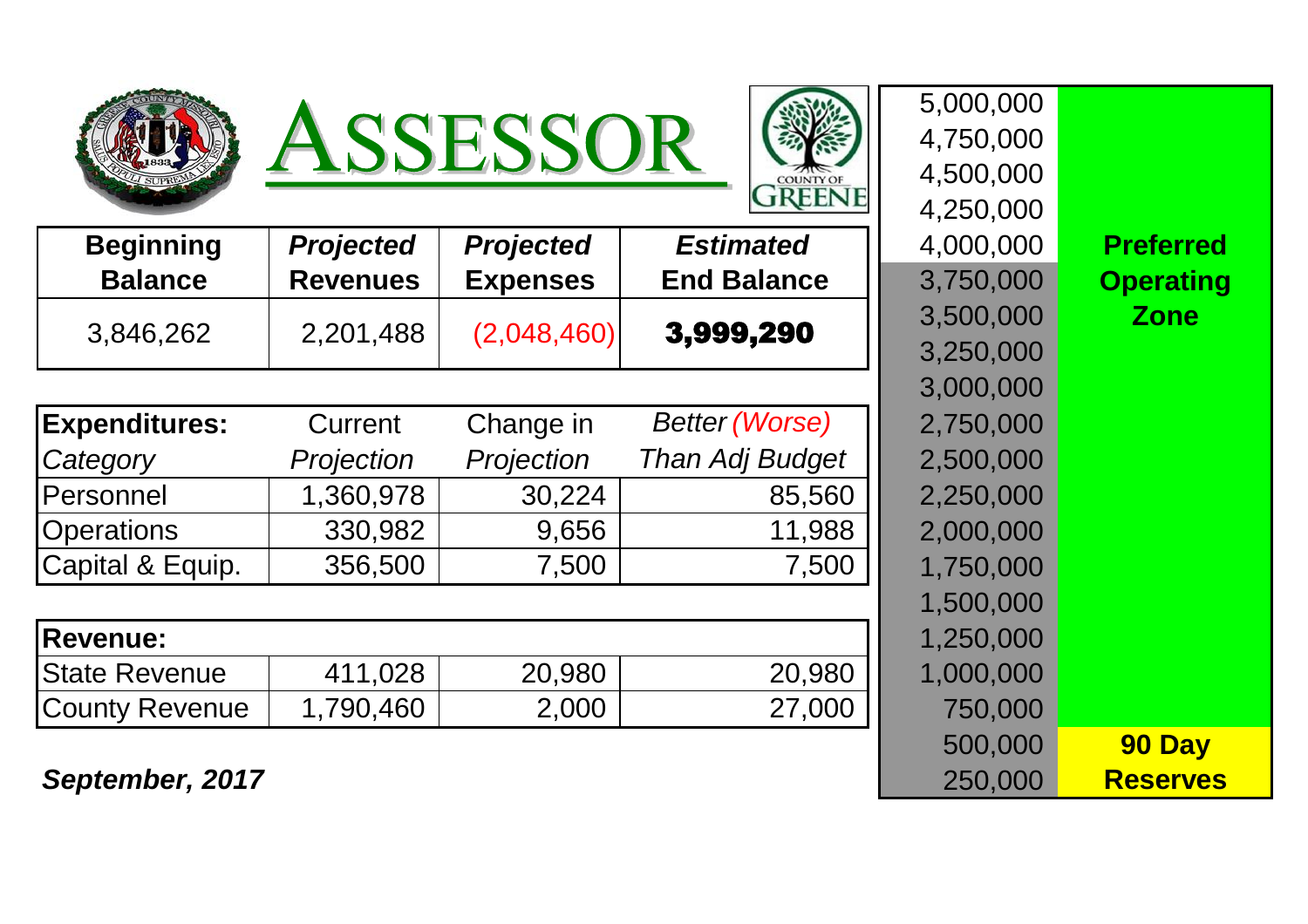| <b>GENERAL FUND</b>        |                 |                       |                       |          |
|----------------------------|-----------------|-----------------------|-----------------------|----------|
| <b>REVENUE</b>             | <b>Sept</b>     | Change In             | Projection            |          |
| September, 2017            | <b>Year End</b> | Projection            | <b>Better (Worse)</b> |          |
|                            | Projection      | <b>Better (Worse)</b> | Than Adj. Budget      |          |
| <b>Sales Tax</b>           | 13,173,000      | (69,000)              | (240, 500)            | $-1.8%$  |
| <b>Property Taxes</b>      | 6,204,255       | 3,822                 | (116, 706)            | $-1.8%$  |
| <b>Other Taxes</b>         | 735,243         | O                     | (245, 257)            | $-25.0%$ |
| <b>Sheriff Fees</b>        | 7,427,578       | 168,735               | (972, 903)            | $-11.6%$ |
| <b>Collector's Comm.</b>   | 3,331,223       | 48,997                | 103,217               | 3.2%     |
| <b>Recorder Fees</b>       | 1,134,000       | $\Omega$              | (2,500)               | $-0.2%$  |
| <b>Bldg &amp; Planning</b> | 800,700         | (90,000)              | (134, 200)            | $-14.4%$ |
| Pub. Admin Fees            | 299,860         | (18, 859)             | (70, 140)             | $-19.0%$ |
| <b>Other Fees</b>          | 1,041,049       | (37, 611)             | 14,693                | 1.4%     |
| Grants                     | 2,575,205       | (20, 898)             | 52,229                | 2.1%     |
| Interest                   | 324,506         | 31                    | 506                   | 0.2%     |
| Other Rev & Trfs           | 1,214,015       | (150, 109)            | (388, 533)            | $-24.2%$ |
| <b>Finance Comm Adj</b>    | (1,055,826)     | 75,744                | (1,055,826)           | 0.0%     |
| <b>Total</b>               | 37,204,809      | (89, 147)             | (3,055,919)           | $-7.6%$  |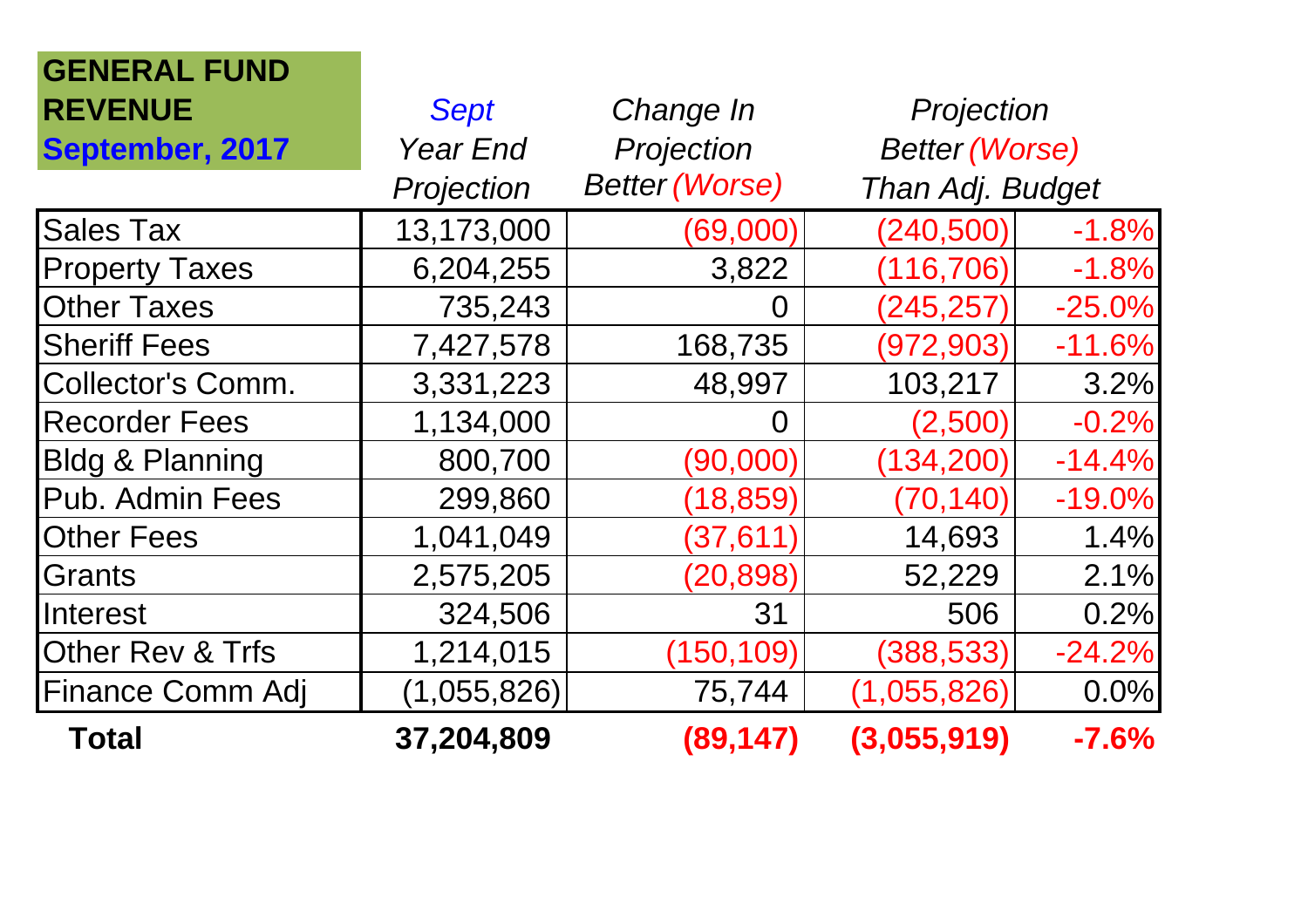| <b>GENERAL FUND</b>               |                 |                       |                       |          |
|-----------------------------------|-----------------|-----------------------|-----------------------|----------|
| <b>EXPENDITURES</b>               | <b>Sept</b>     | Change                | Projection            |          |
| September, 2017                   | <b>Year End</b> | <b>In Projection</b>  | <b>Better (Worse)</b> |          |
|                                   | Projection      | <b>Better (Worse)</b> | <b>Than Budget</b>    |          |
| <b>Circuit Courts &amp; Clerk</b> | 1,645,666       | 162,073               | 219,320               | 11.8%    |
| <b>Juvenile</b>                   | 3,877,462       | 28,707                | 547,102               | 12.4%    |
| <b>Prosecuting Attorney</b>       | 3,847,759       | $\overline{0}$        | 66,810                | 1.7%     |
| <b>Sheriff</b>                    | 5,519,177       | 127,574               | (10, 108)             | $-0.2%$  |
| <b>Jail</b>                       | 8,362,058       | 28,468                | 363,037               | 4.2%     |
| <b>Collector</b>                  | 594,508         | (556)                 | 29,788                | 4.8%     |
| <b>County Clerk</b>               | 689,981         | 33,467                | 68,961                | 9.1%     |
| <b>Finance Departments</b>        | 727,429         | 15,313                | 20,478                | 2.7%     |
| <b>Public Administrator</b>       | 438,848         | 120                   | 17,576                | 3.9%     |
| Recorder                          | 415,929         | $\Omega$              | (20, 052)             | $-5.1%$  |
| <b>County Commission</b>          | 436,242         | 9,733                 | (9, 467)              | $-2.2%$  |
| Human Resources                   | 232,188         | 16,989                | 23,334                | 9.1%     |
| Purchasing                        | 196,208         | 87                    | 718                   | 0.4%     |
| <b>General Services</b>           | 227,185         | 2,891                 | 8,283                 | 3.5%     |
| <b>Pre-Trial</b>                  | 201,888         | (155)                 | 30,172                | 13.0%    |
| <b>Information Systems</b>        | 2,122,118       | 11,341                | 168,644               | 7.4%     |
| <b>Emergency Mgmt</b>             | 684,972         | 24,318                | 74,794                | 9.8%     |
| <b>Resource Mgmt</b>              | 1,538,480       | 7,990                 | (585)                 | 0.0%     |
| <b>Building Operations</b>        | 1,247,698       | (22,821               | (36, 577)             | $-3.0%$  |
| <b>Vehicle Operations</b>         | 469,998         | 7,098                 | 52,652                | 10.1%    |
| <b>Utilities</b>                  | 797,485         | (3, 410)              | (54, 485)             | $-7.3%$  |
| Non-Departmental                  | 2,879,694       | (53, 191)             | (69, 159)             | $-2.5%$  |
| <b>Public Information</b>         | 61,268          | 679                   | 1,429                 | 2.3%     |
| <b>Supplement LEST 1</b>          | 496,884         | (16, 618)             | 185,016               | 27.1%    |
| Debt Service                      | 2,625,875       | $\Omega$              | (601, 766)            | $-29.7%$ |
| <b>Cox Tower Project</b>          | 228,720         | 31,280                | (228, 720)            | N/A      |
| <b>Contingency</b>                | 292,670         | $\Omega$              | 787,330               | 72.9%    |
| <b>Finance Comm Adj</b>           | (227, 878)      | (350, 841)            | 227,878               | 0.0%     |
| <b>TOTALS</b>                     | 40,630,512      | 60,536                | 1,862,404             | 4.4%     |